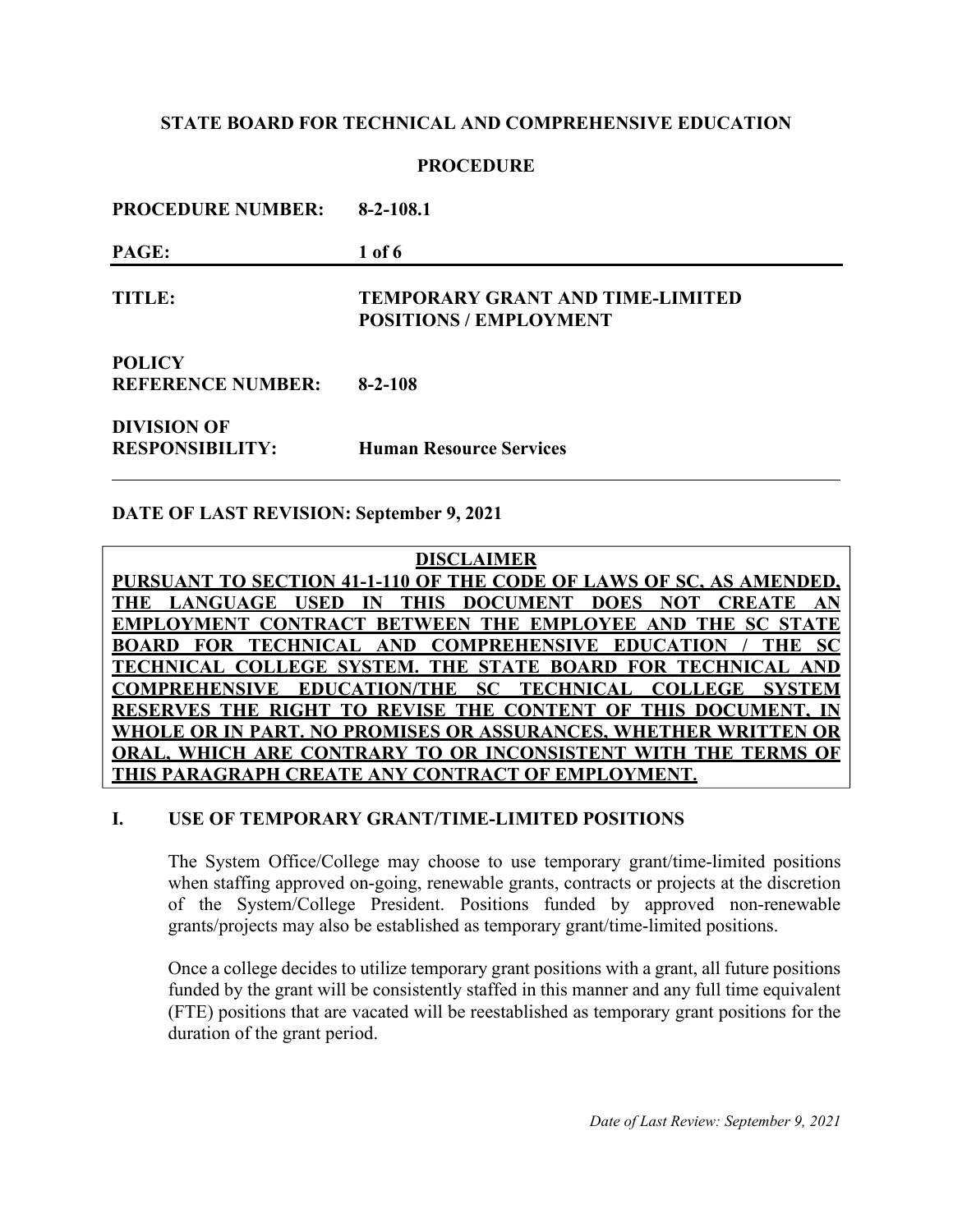### **PROCEDURE**

**PROCEDURE NUMBER: 8-2-108.1**

# **PAGE: 2 of 6**

#### **II. CHARACTERISTICS OF TEMPORARY GRANT/TIME-LIMITED POSITIONS**

- A. A temporary grant position does not occupy an FTE position. In order to be categorized as a temporary grant position, the position must be funded in full by approved grant funds and may include state dollars only if they are required as a match to a grant. No other funds, in whole or in part, may be used to pay the salaries and/or benefits of employees occupying temporary grant positions.
- B. Time-limited project positions are non-FTE positions established to perform work directly associated with a time-limited project. In order to be categorized as a timelimited position the projects must be specific work products or services provided by one state agency to another state agency, local government, or other public or private entity over a specified time period as a contractual arrangement between the agencies. Time-limited positions may be funded by Federal, State or Other funds. Only funds authorized within the time-limited project may be used to pay the employee's salary and benefits.
- C. A temporary grant/time-limited position may not exist beyond the duration of the grant or time-limited project or any subsequent renewal of it. When the grant/project or any subsequent renewal ends, a temporary grant/time-limited employee will be terminated and their position will cease to exist.
- D. A position description is required for each temporary grant/time-limited position established. The appropriate job classification will be approved by the System Office/College human resource office.
- E. Advertising and recruitment for employees to fill temporary grant/time-limited positions is the same as for FTE employees within established System Office/College procedure.

# **III. ESTABLISHING A TEMPORARY GRANT/TIME-LIMITED POSITION**

- A. Once the grant/project has been awarded, the College human resource office must submit all appropriate grant/project documentation to the System Office Human Resource Services (HRS) in order to establish a temporary grant/time-limited position:
	- 1. A copy of the approved grant, contract or project award which specifies the beginning and ending date of the award; and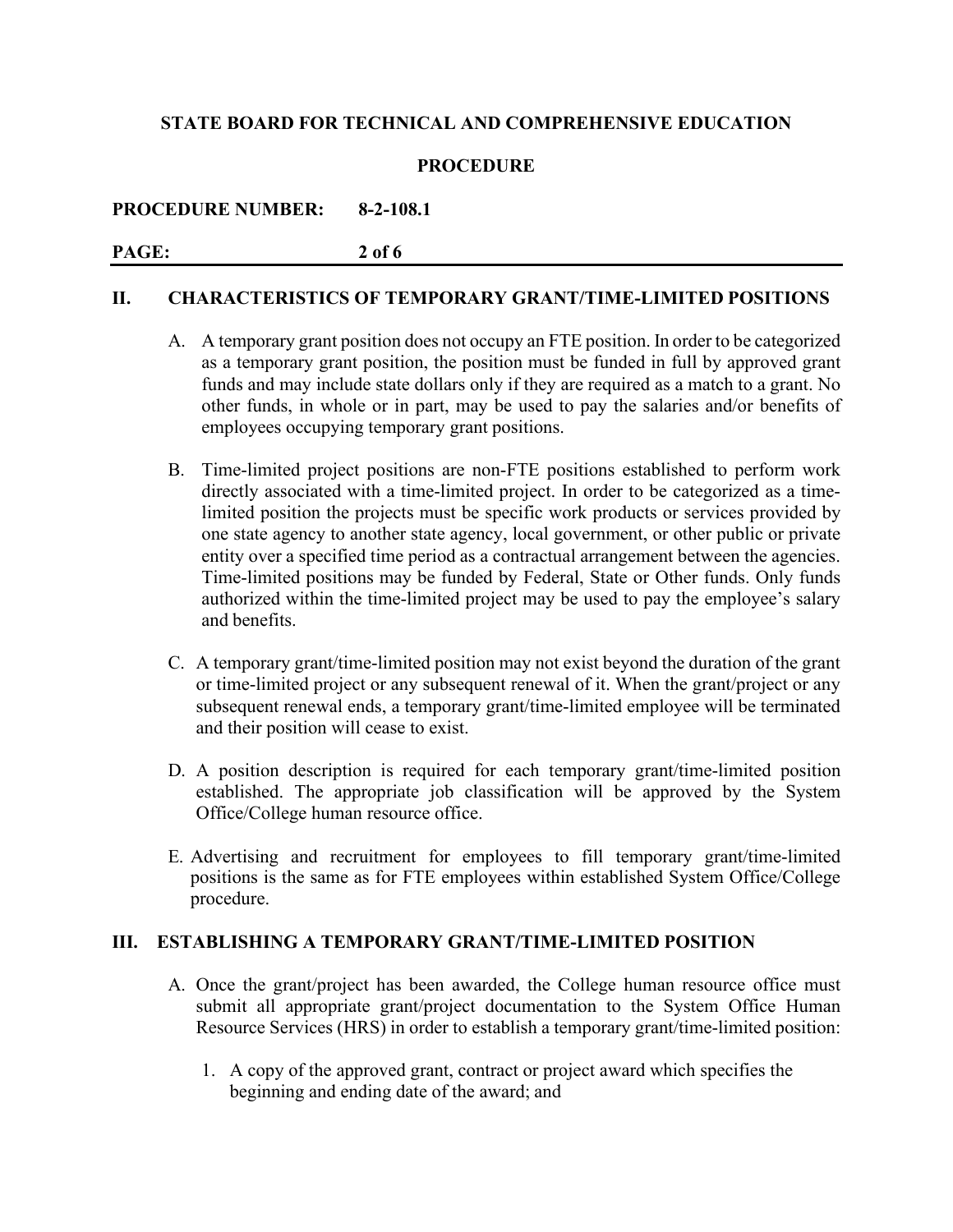### **PROCEDURE**

**PROCEDURE NUMBER: 8-2-108.1**

**PAGE: 3 of 6**

- 2. A copy of the position description for each position authorized by the award.
- B. The System Office HRS will notify the state Executive Budget Office of Grant Services of the position(s) to be established. The Office of Grant Services will forward the request for temporary positions to the Department of Administration Division of State Human Resources (DSHR). DSHR will establish all temporary grant/time-limited positions and HRS will then notify the respective College of the establishment of the temporary grant/time-limited position(s).

# **IV. TEMPORARY GRANT/TIME-LIMITED POSITION RENEWAL**

- A. The local human resources office ensures through their College grant office that the grant/project has been renewed and that sufficient funding exists for the position(s).
- B. Once funding has been confirmed, the local human resources office submits a copy of the approved grant, contract or project award specifying the renewal period to HRS.

# **V. TERMS OF EMPLOYMENT FOR TEMPORARY GRANT/TIME-LIMITED EMPLOYEES**

- A. Employees filling temporary grant/time-limited positions must sign a Temporary Grant/Time-Limited Employment Appointment which specifies the terms and conditions of employment including entitlement to benefits, if any.
- B. Temporary grant/time-limited employees are considered to be employed at will, whether or not the grant or project under which they are working has expired. This means that temporary grant/time-limited employees may be terminated at any time without cause, without grievance rights, and without any right to compensation beyond the date of termination.
- C. Temporary grant/time-limited employees may be eligible for the same benefits available to employees filling FTE positions with the exception of covered or probationary employment status. Benefits may include, but are not limited to, eligibility for health and dental insurance, annual and sick leave, and state retirement benefits, which are to be administered within established state guidelines.
- D. Temporary grant/time-limited employees may be eligible for leave benefits if funding is provided in the grant/project. Bonus leave earnings are an agency option based on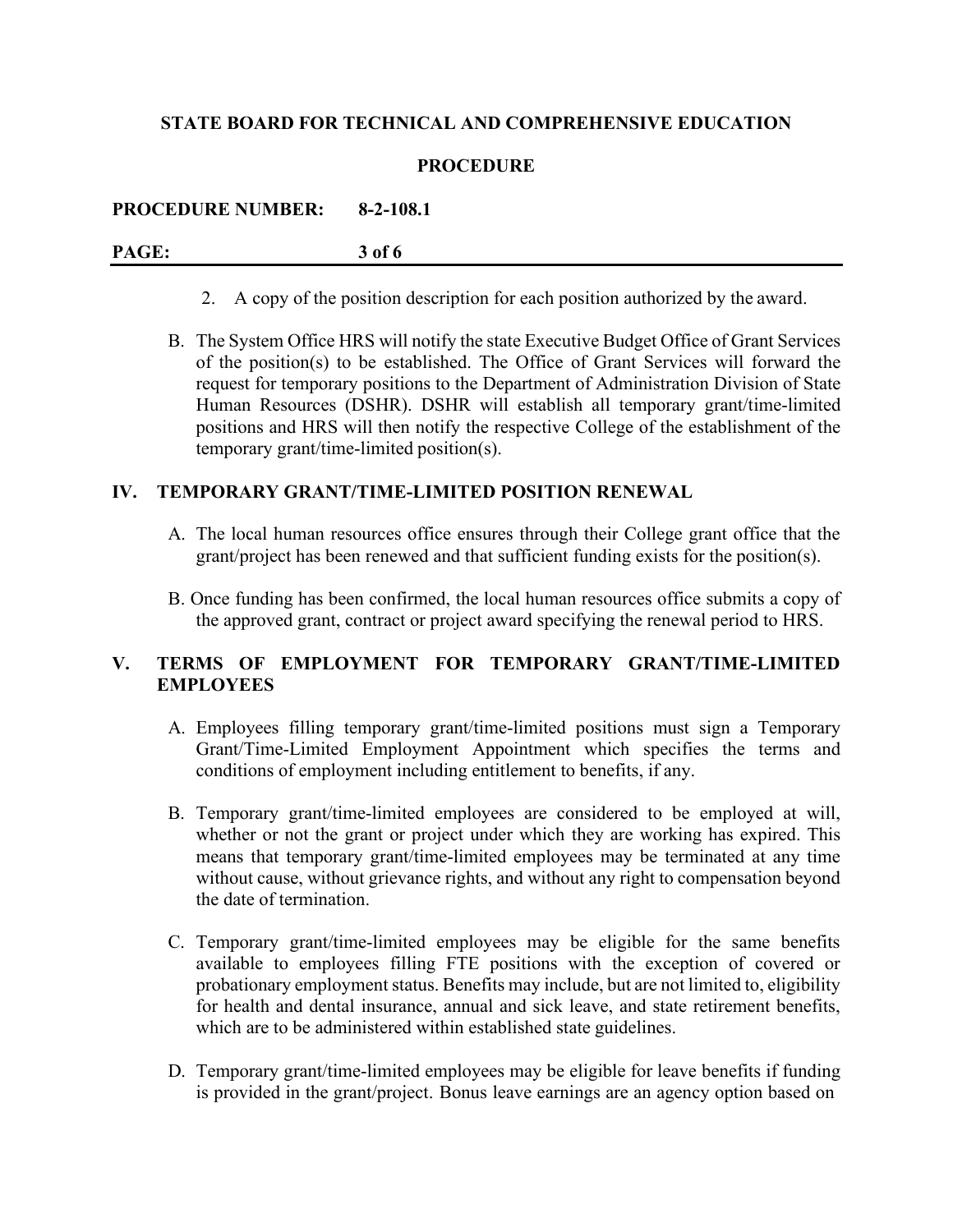#### **PROCEDURE**

#### **PROCEDURE NUMBER: 8-2-108.1**

#### **PAGE: 4 of 6**

the availability of grant/project funds. All annual leave, if any, must be taken during the period of temporary grant/time-limited employment unless the funds to pay for unused annual leave are specifically provided in the grant/project.

- E. Temporary grant/time-limited employees who have been selected for a position under a different grant or project must terminate from one position before being hired into the second position. The employee's salary and benefits must be determined in the same manner as for any new employee. Annual and sick leave, if applicable, may be transferred from one grant to another or from one time-limited project to another provided the receiving grant or time-limited project has the available funds to accept the liability of the employee leave balances from the previous grant or time-limited project and the transfer is acceptable to the grant or time-limited project source. Transfers from one grant or time-limited position to another must be consistently applied for each grant/time-limited project.
- F. Temporary grant and time-limited employees are considered to be employed at will and are not covered by the state Employee Performance Management System (EPMS)/Faculty Performance Management System (FPMS) however these employees will have their performance evaluated in keeping with policies and procedures governing the processes used for similarly situated employees filling FTE positions.

### **VI. COMPENSATION**

All proposed pay actions shall be reviewed by System Office/College human resources staff to ensure that requested pay actions are sufficiently justified, documented, and in compliance with all applicable procedures.

The South Carolina Constitution prohibits any retroactive payment of salary increases. Therefore, approval of requested pay actions must be accomplished prior to the desired effective date of the action.

A. Salary Determination for Temporary Grant/Time-Limited Employees

The System/College President and/or designee(s) may approve the establishment of a beginning salary up to the maximum of the salary range based on available funding. Salaries for employees in temporary grant/time-limited positions shall be determined through an assessment of the individual's education and experience in the related field and consideration of internal salary equity.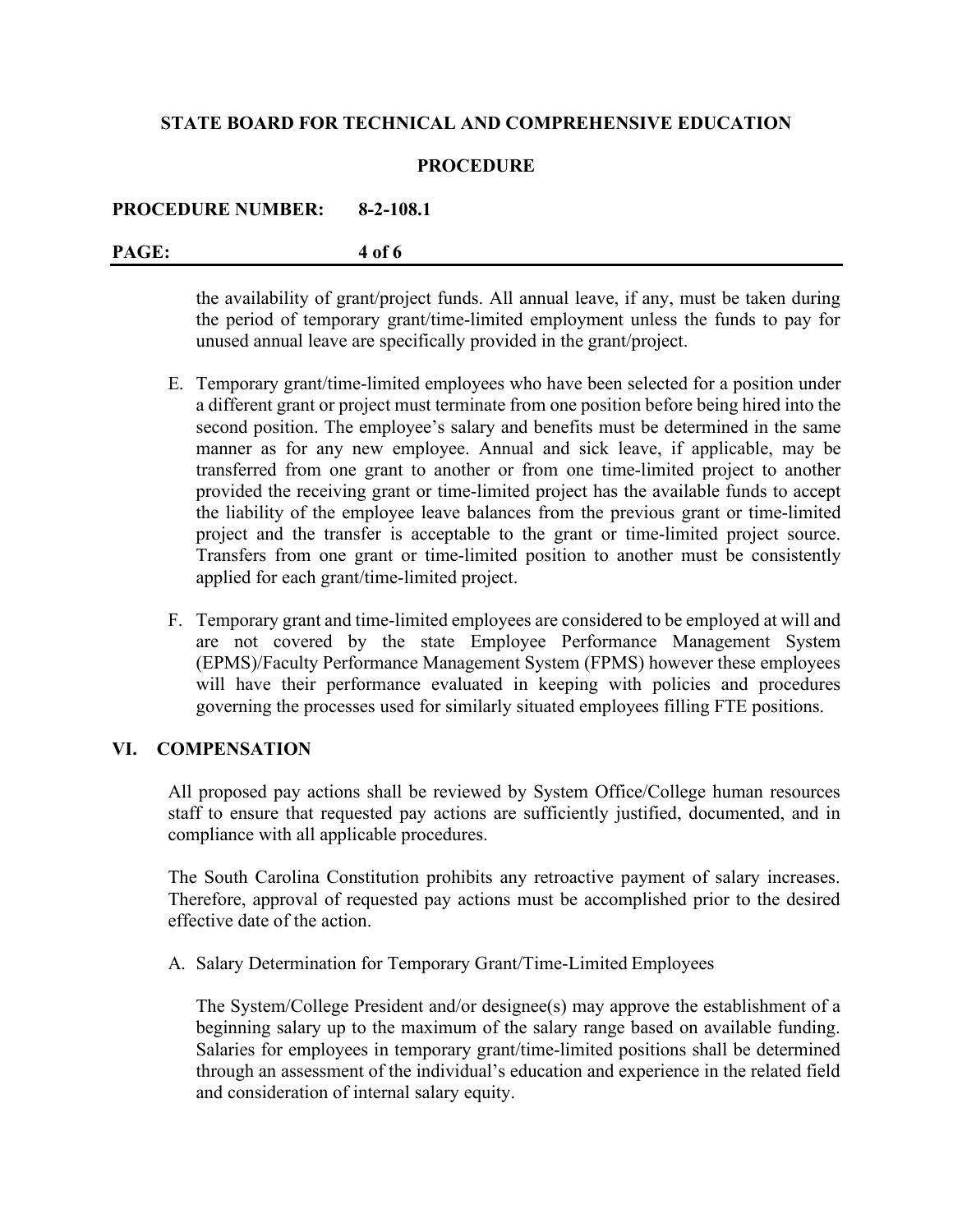#### **PROCEDURE**

#### **PROCEDURE NUMBER: 8-2-108.1**

#### **PAGE: 5 of 6**

#### B. Salary Increases

Temporary grant/time-limited employees' eligibility to receive increases should be in accordance with the System Office/College pay plan and is dependent on availability of grant/project funds. All other salary increases for temporary grant/time-limited employees will be determined in the same manner as for employees filling FTE positions, provided funds are available in the grant/project.

# **VII. CHANGING FROM AN FTE POSITION TO TEMPORARY GRANT/TIME-LIMITED STATUS**

- A. An employee in an FTE position may be hired into a temporary grant/time-limited position, provided the following conditions are met:
	- 1. The change from FTE employment status to temporary grant/time-limited status must be voluntary;
	- 2. Prior to entering temporary grant/time-limited status, the employee in an FTE position must be paid for unused annual leave earned in the FTE position; and
	- 3. The employee must sign the Temporary Grant/Time-Limited Employment Appointment to attest to his or her understanding and acceptance of the terms and conditions of employment in temporary grant/time-limited status.
- B. An employee in an FTE position who voluntarily accepts a temporary grant/timelimited position will:
	- 1. forfeit grievance rights
	- 2. forfeit covered state service status
	- 3. experience a break in service
	- 4. forfeit all sick leave
	- 5. forfeit reduction-in-force rights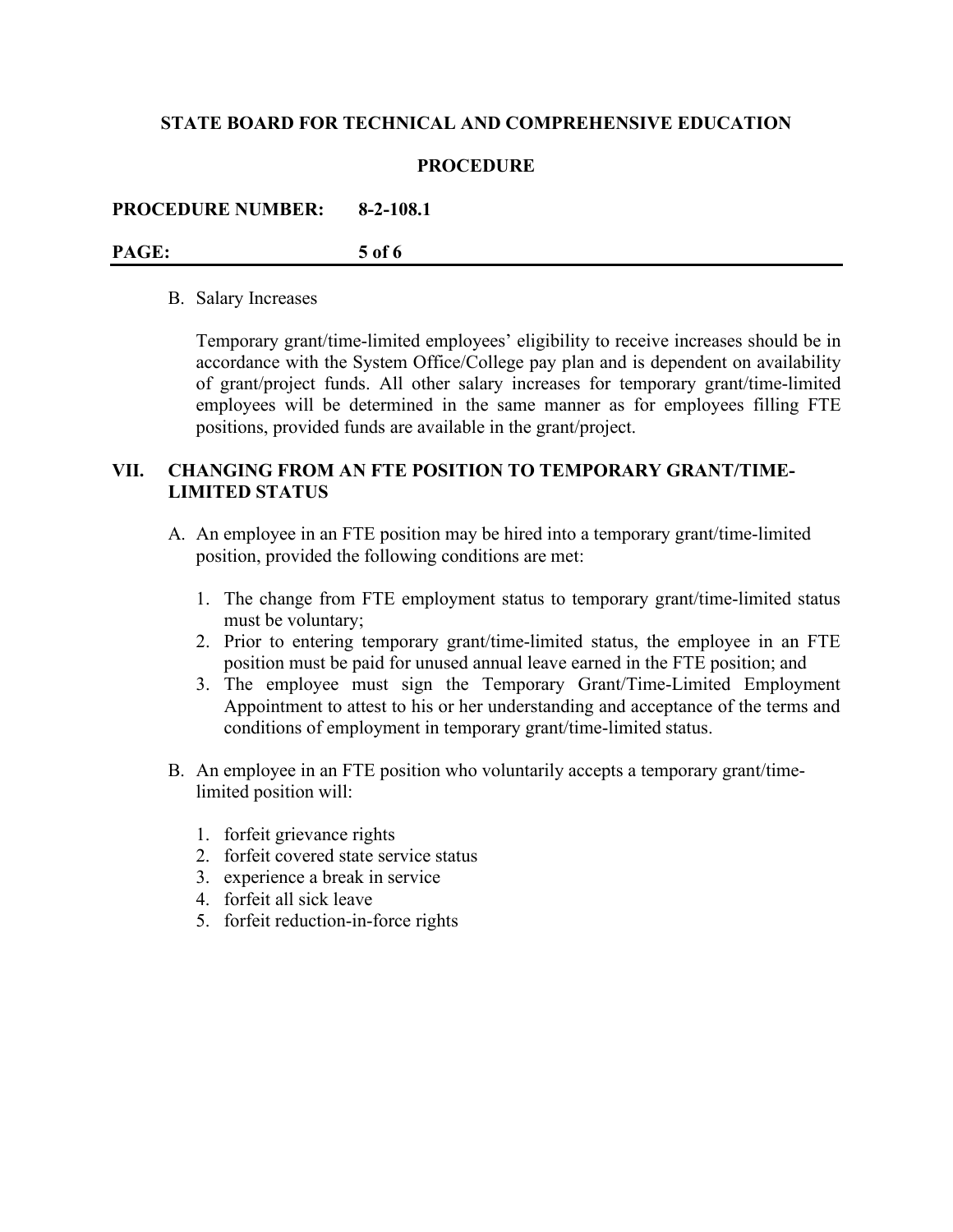#### **PROCEDURE**

#### **PROCEDURE NUMBER: 8-2-108.1**

# **PAGE: 6 of 6**

# **VIII. CHANGING FROM TEMPORARY GRANT/TIME-LIMITED STATUS TO AN FTE POSITION**

- A. A temporary grant/time-limited employee may apply for and be considered for employment in an FTE position in the same manner as any other applicant. There is no guarantee or obligation to compensate a temporary grant/time-limited employee at the same rate of pay when offering employment to an FTE position. Salary recommendation for FTE employment situations will be determined in accordance with applicable SBTCE guidelines and local college policies and procedures.
- B. The System/College President and/or designee may decide whether six (6) months of continuous satisfactory service in a temporary grant/time-limited position may be counted toward the attainment of covered status. Discretion should be exercised in a manner to ensure that all similarly situated employees are treated consistently and equitably.
- C. If the grant/project provides funding for benefits, all unused annual leave earned must be taken during the period of temporary grant/time-limited employment unless the funds to pay for unused annual leave are specifically provided for in the grant/project in which case, the annual leave will be paid out before the employee enters an FTE position. Any sick leave accrued and/or any compensatory time earned will be forfeited.

# **IX. TERMINATION OF TEMPORARY GRANT/TIME-LIMITED EMPLOYEES AT END OF GRANT/PROJECT**

- A. Written notification should be given to the affected employees by the System Office/College prior to the ending date of the grant or project. The termination effective date should be the last day worked, but not later than the grant or project ending date.
- B. Reduction-in-Force plans are not required for the termination of the temporary grant/time-limited employees at the conclusion of the grant or project.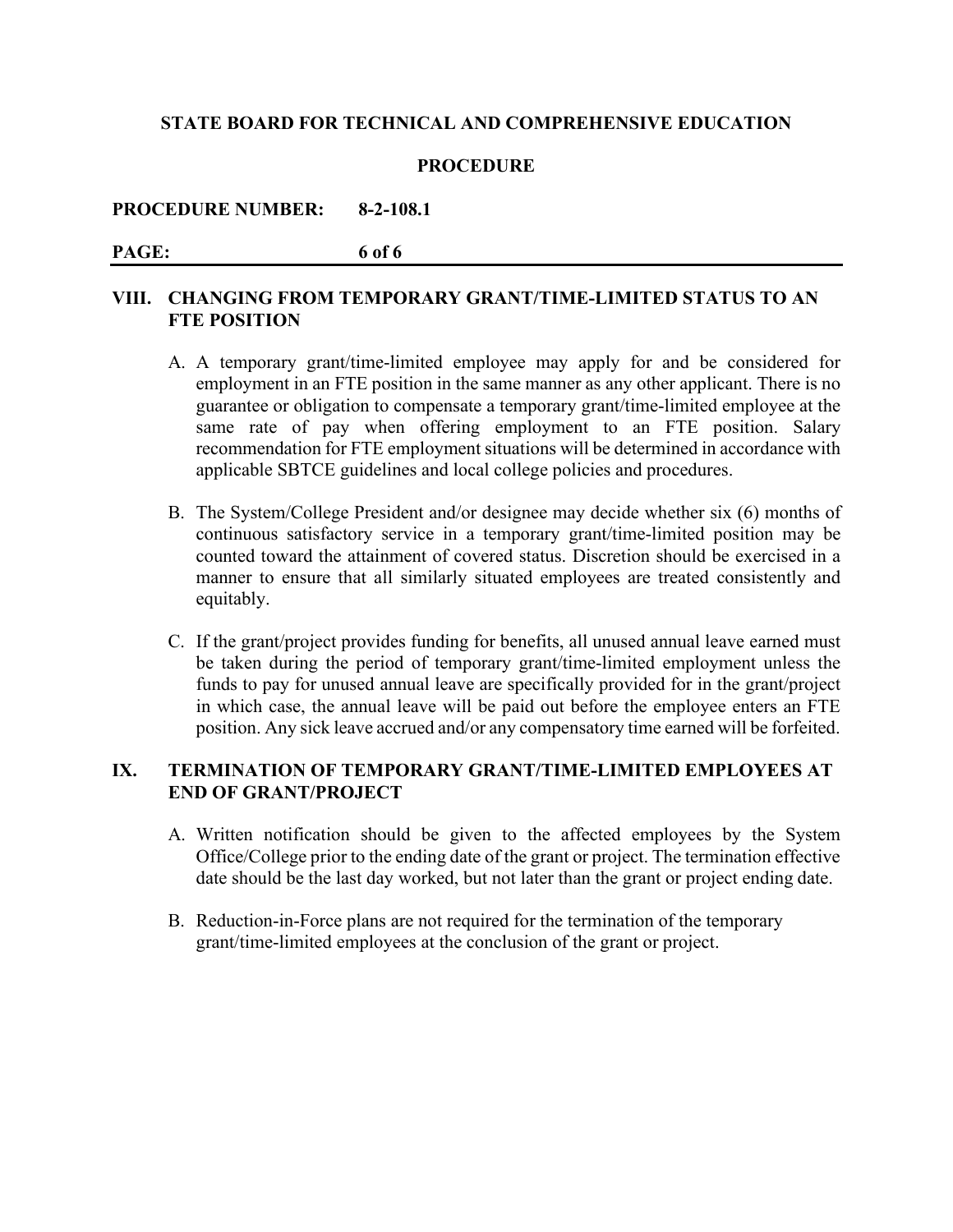### **SAMPLE ADDENDUM**

#### **TEMPORARY GRANT/TIME-LIMITED EMPLOYMENT APPOINTMENT**

#### **SECTION I: ELIGIBILITY FOR BENEFIT(S) (completed by the System Office/College Human Resource Officer)**

Please check the benefit(s) to which this employee will be entitled as provided for in the grant or contract:

|    | Annual Leave (in keeping with State Human Resources Regulation 19-709 and all applicable       |
|----|------------------------------------------------------------------------------------------------|
|    | college policies and procedures)                                                               |
| В. | Faculty Non-Work Days (in keeping with all applicable college policies and procedures)         |
|    | Sick Leave (in keeping with State Human Resources Regulation 19-710 and all applicable college |
|    | policies and procedures)                                                                       |
| D. | Compensatory Time (in keeping with State Human Resources Regulation 19-707.02 and all          |
|    | applicable college policies and procedures)                                                    |
| E  | Other Leave With Pay (in keeping with State Human Resources Regulation 19-712 and all          |
|    | applicable college policies and procedures).                                                   |
| F. | Insurance plans offered through the state's Public Employee Benefit Authority (PEBA).          |
| G. | Retirement plans offered through the state's Public Employee Benefit Authority (PEBA)          |
|    |                                                                                                |

HR Officer's Signature: Date: Date:

#### **SECTION II: TERMS/CONDITIONS OF EMPLOYMENT (completed by the Temporary Grant/Time-Limited Employee)**

I understand that System Office/College is employing me in a Temporary Grant/Time-Limited position, and my employment in this position is at will which means my employment may be terminated at anytime with or without cause. I further understand that any disciplinary actions up to and including termination, are not subject to administrative appeal.

I understand that all annual leave, if any, must be taken during the period of my employment unless the funds to pay for unused annual leave are specifically provided in the grant/project. Neither the System Office/College nor the State of South Carolina is obligated to further employ me upon termination of these funds.

I understand that as a temporary grant/time-limited employee, I am not required to have withholdings made from my paycheck for retirement. If the grant/project that I am being employed under offers this benefit, I may choose to participate. **If I currently have funds on deposit with the South Carolina Retirement System and the grant/project provides this benefit, I am required to participate.**

- ( ) **I Do Not** want to be a member of the South Carolina Retirement System. I do not have active funds on deposit with the SC Retirement System.
- ( ) **I want** to be a member of the South Carolina Retirement System. I understand that once enrolled, a percent of my salary, as designated by the S.C. Retirement Systems, will be deducted for retirement, and that I must continue to participate as long as I am employed with a covered employer.

( ) **I want** to enroll in Optional Retirement Program where eligible.